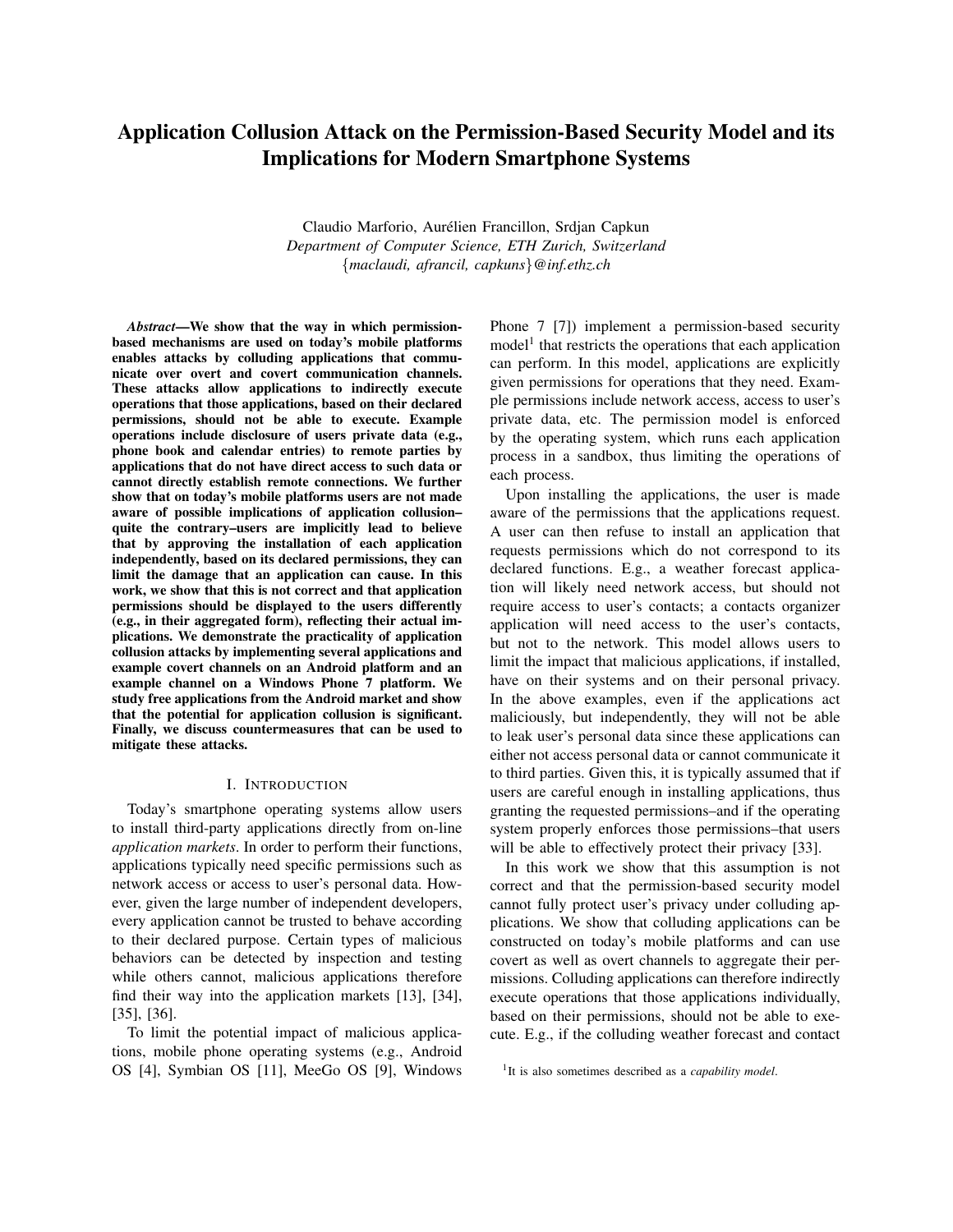organizer applications communicate, they will be able to leak user's personal data to third parties since their aggregated permissions allow it.

We further show that on today's mobile platforms that implement the permission-based model users are not made aware of possible implications of application collusion–quite the contrary–users are implicitly lead to believe that by approving the installation of each application independently, based on its declared permissions, they can limit the damage that an application can cause.

Although the existence of overt and covert channels and thus the feasibility of application collusion on any platform might not be surprising, the implications of collusion are maybe most severe for mobile platforms– these platforms are designed for personal use and are designed to facilitate the installation of third-party applications.

Even existing security products, such as [\[16\]](#page-14-5), that are used for the analysis of application permissions, analyze and report the permissions independently for each individual application and therefore do not take into consideration application collusion. Given application collusion, those products do not correctly reflect the privacy implications of the applications that the users install.

We note that application collusion attacks on the permission-based model are not a result of a software vulnerability and are not related to a particular implementation–they are a consequence of the basic assumption on which the permission-based model relies: that applications can be independently restricted in accessing resources and then safely composed on a single platform. Collusion attacks show that this assumption is incorrect and thus can be exploited to break the permission-based model.

We demonstrate that attacks using malicious application collusion can be easily implemented on today's mobile platforms. We mainly focus on the Android OS, where we implement several colluding applications that communicate over a number of overt and covert channels, including those realized using broadcast intents, process execution times, process enumeration and thread enumeration. We further show that the user does not need to install two colluding malicious applications on his device for this attack to be successful. A single malicious application with access to user's data will still be able to leak this data by passing it (over a covert channel) to a script executed within the phone's browser. We study free applications from the Android market and show that the potential for application collusion is significant: a large number of application pairs and individual applications can violate user's privacy using covert communication channels. Finally, we demonstrate application collusion on a Windows Phone 7 platform where we implement an overt channel using the Windows Media Library.

To mitigate these attacks, we discuss ways how overt and covert channels can be either partially or fully closed. While overt channels can be discovered and restricted by using taint analysis (e.g. TaintDroid [\[22\]](#page-14-6)), by reducing access to some APIs or by better sandboxing, other–mainly covert channels–cannot be blocked without serious degradation of system performance. This is not surprising since covert channels have long been known to be hard to entirely prevent on real systems [\[20\]](#page-14-7), [\[32\]](#page-14-8). Given this, permissions should be granted and managed under the assumption that applications can aggregate their permissions by collusion over covert channels. This is, however, not the case on current mobile phone operating systems, where before installing an application the users are shown only the permissions of to-be-installed application–but they are not explicitly made aware of the aggregated permissions of possibly colluding applications. This makes it difficult for the users to understand the implications of installing an application and typically leads to an underestimation of the associated risks. To address this problem, besides proposing ways of closing covert channels, we further propose several simple measures that can be implemented by the operating systems to help users and organizations limit and better manage the risks associated with installing untrusted applications.

In summary, the contributions of this paper are the following: (1) We show that the restrictions, which are placed on the operations of the applications in the permission-based security model, can be overcome by colluding applications. This allows colluding applications to indirectly, over overt and covert channels, execute operations that those applications–based on their permissions–should not be allowed to execute. (2) We demonstrate the practicality of this attack by implementing several example channels on Android and Windows Phone 7 platforms; we further discuss how some of these channels can be either partially or fully closed. (3) We describe several realistic scenarios in which users can become victims of this attack. (4) We study free applications from the Android market and– although in our study we do not identify any colluding applications–we show that the potential of application collusion is significant. (5) We draw conclusions on the security and use of the permission-based security model.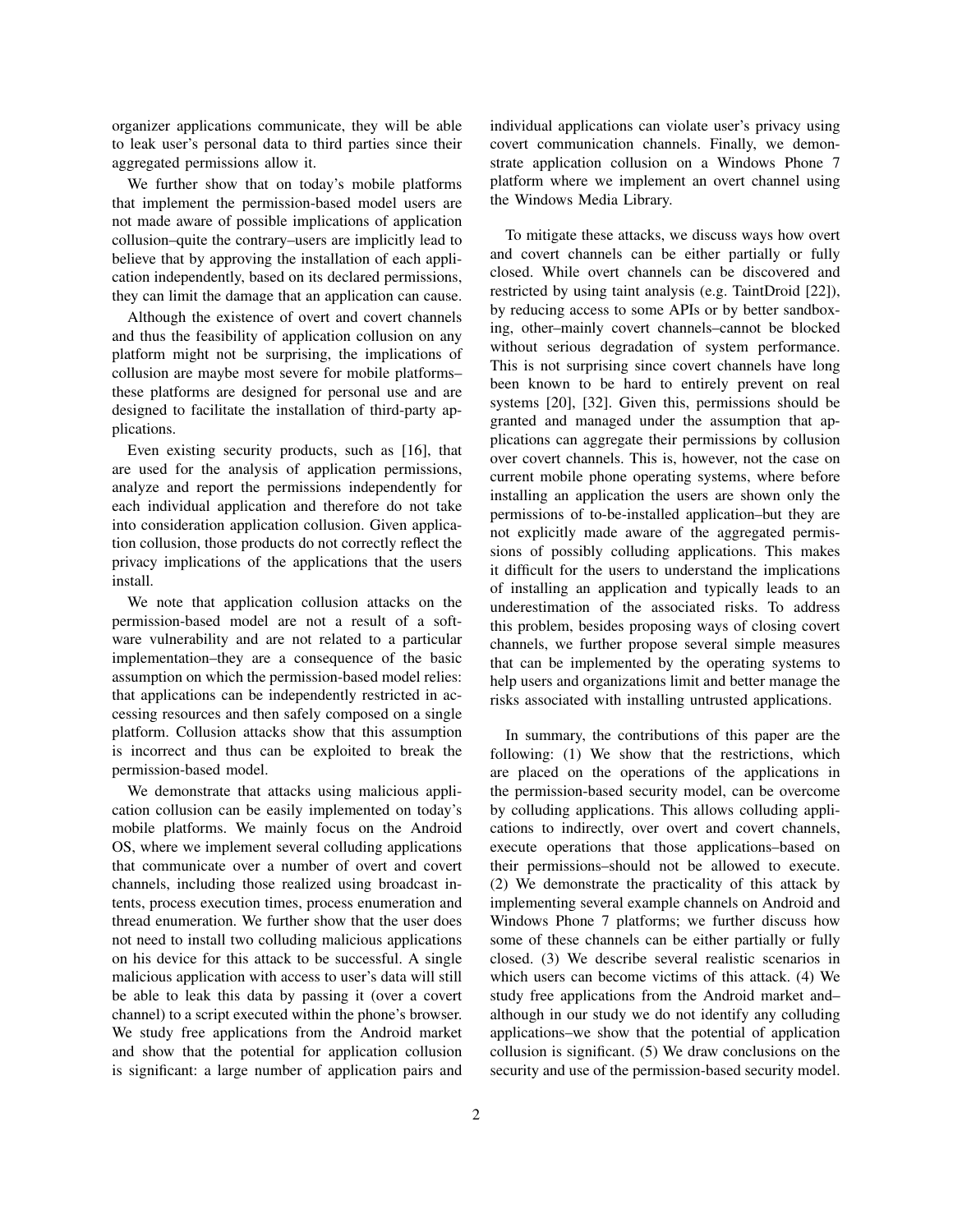## <span id="page-2-0"></span>II. PERMISSION-BASED ACCESS CONTROL MODEL UNDER APPLICATION COLLUSION

In this section, we first describe the permissionbased model used by smartphone operating systems and we then introduce application collusion attacks on the systems that use this model.

#### *A. Permission-Based Access Control*

A smartphone is a personal device with a single user that owns the phone and all the private data that is stored on the phone. The goal of access control mechanisms on the phones is therefore not to protect a user from other users, but to protect the user (and their data) from the applications and to protect applications from other applications. The assets that need protection are user's private data stored on the phone (calendars, contacts, access credentials, etc.), the data that the phone records (GPS location, microphone, etc.) and resources that it provides (ability to call, send text messages, etc.). Modern mobile platforms rely on a modular application model where, apart from the base of the system, each functionality can be provided by an independent application. Those applications can be simple and require no special permissions (e.g. a simple game) or can be complex and require an extended set of access permissions.

Given that applications for mobile platforms are developed by independent and untrusted third parties, they need to be contained in order to prevent malicious behavior. In addition to the typical operating system inter-process and user protections, one of the main goals of the security mechanisms in such an environment is therefore to control access to resources by applications and prevent user's private data to be abused (e.g., modified, ransomed [\[10\]](#page-14-9) or disclosed to third parties without authorization).

In this environment the major focus is on multilateral security, in particular, unless explicitly permitted, applications should not be able to share private data. UNIX, on which many mobile operating systems [\[4\]](#page-14-1), [\[1\]](#page-13-0) are based, traditionally relies on discretionary access control (DAC). The model which these OSs apply for application permissions is a Mandatory Access Control (MAC) [\[19\]](#page-14-10). While MAC is well suited to prevent unauthorized data flows, DAC is less constraining and allows uncontrolled communication between applications. For example, an application can write data to a file and make it available to another application ID.

Modern smartphone OSs can be divided in three categories with respect to access control to sensitive data or resources:

- with security-enforcement mechanisms for third party applications [\[4\]](#page-14-1), [\[9\]](#page-14-3)
- with centralized application reviews before publication on the market [\[1\]](#page-13-0), [\[6\]](#page-14-11)
- with both security-enforcement mechanisms and centralized reviews for third-party applications [\[11\]](#page-14-2), [\[8\]](#page-14-12), [\[7\]](#page-14-4)

Most of these Operating Systems ([\[6\]](#page-14-11), [\[4\]](#page-14-1), [\[11\]](#page-14-2), [\[8\]](#page-14-12)) allow *by default* installation of third party applications from non centralized sources (i.e. sources not controlled by the company developing the OS, such as the web). This practice is known as *sideloading*. Only iOS [\[1\]](#page-13-0) and Windows Phone 7 [\[7\]](#page-14-4) enable installation of applications *only* through a centralized, tightly controlled, store.

We will focus on Android [\[4\]](#page-14-1) and Windows Phone 7 [\[7\]](#page-14-4) smartphone operating systems which implement the following mechanisms to contain untrusted applications:

- Permission-based access control: to limit which resources one application can access.
- Application containment (or sandboxing): to prevent overt information flow from one application to another.

We note that the iOS case–where there is no permission-based security model implemented–is not relevant for our scenario, an attacker has therefore no advantage in using application collusion.

## *B. Permissions Enforcement*

Permission enforcement is a crucial part of the permission-based model. The first line of defense is application sandboxing. Application sandboxing relies on process containment where an application is unable to tamper with the environment of another application. Looking, for example, at the Android operating system, application containment is performed at several levels:

- UNIX file access rights, enforced by the Linux kernel. This allows applications to protect their data in a private directory. This is achieved through reuse of UNIX user and group IDs. In particular each application, at installation time, is given its own UNIX user ID which is the ID under which it will run and under which file access will be granted or denied.
- UNIX user groups, enforced by the kernel. To enable access to data or resources, the application can then be assigned to one or more system group IDs. Those group IDs will often be used to control access to device descriptors or socket files, e.g., access to the network (used similarly to POSIX capabilities).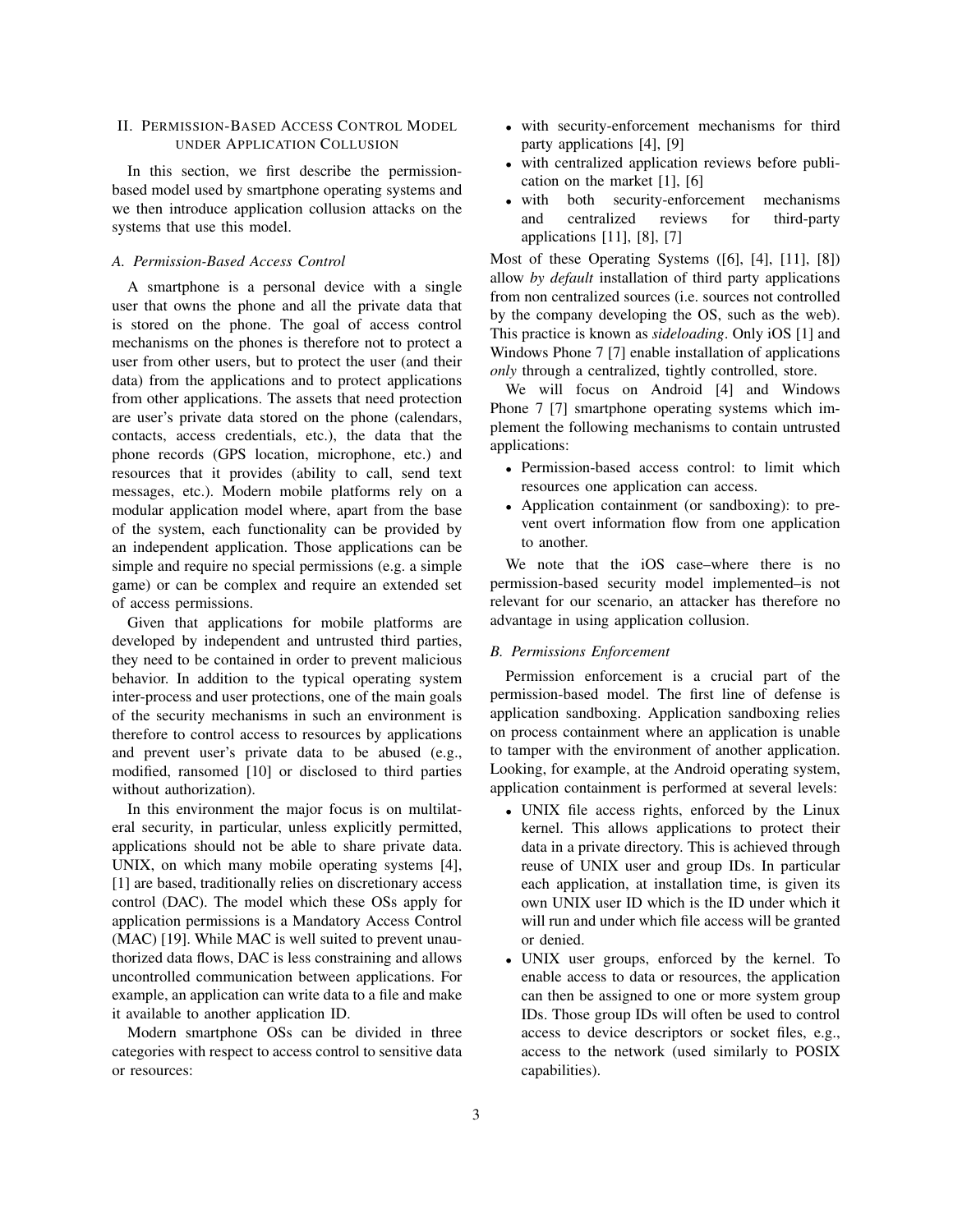• Middleware (e.g., Java API level on Android) where a security kernel provides the permission verification mechanism. This level also allows applications to define custom permissions.

Additionally, each application on the Android operating system runs under its own Java Virtual Machine: *Dalvik*. However, the choice of the Java environment was apparently not dictated to achieve isolation since any Android application can embed its own native code in the form of a Java Native Interface (JNI) library. This choice was probably done for portability, developer acceptance of the language and a reduced usage of memory unsafe languages. The availability of native code does not by itself allow one application to bypass permissions since native code is still executed in the "user ID" sandbox. It also does not provide access to other applications files and resources for which it has no permissions (e.g., in the form of a group  $ID)^2$  $ID)^2$ .

### *C. Application Collusion on Smartphones*

While the model presented in the previous section is very efficient in preventing individual applications from bypassing their permissions, it is fragile against multiple applications. We show this by introducing the concept of *colluding applications*.

Colluding applications are those applications that cooperate in a violation of some security property of the system. These applications do not need to individually break any security permission or abuse software vulnerabilities. They instead use existing or construct new *communication channels* to perform actions or access resources to which they would independently be unable, e.g., due to their respective permission restrictions.

The attack by colluding applications is possible because current security mechanisms are not focused on controlling the channels that two applications can use to communicate. Instead, most efforts have been made to achieve application containment or sandboxing. This is likely due to the fact that tight information flow control (with overt or covert channels) is typically of little concern on personal computers OSs, on which many smartphone operating systems are based.

We show that application collusion can lead to disclosure of user's personal data. We thus show that the use of application sandboxing is ineffective as a way of solving the confinement problem.

*Covert Channels on Smartphones:* In order to collude, applications need to communicate. We describe a covert channel as any channel or method that is intentionally used by two applications to communicate while it was not intended to be used for communication. In [\[29\]](#page-14-13) covert and overt channels are described as follows.

The channels, such as buffers, files, and I/0 devices, are *overt* because the entity used to hold the information is a data object; that is, it is an object that is normally viewed as a data container.

*Covert channels*, in contrast, use entities not normally viewed as data objects to transfer information from one subject to another. These nondata objects, such as file locks, device busy flags, and the passing of time, are needed to register the state of the system.

Finally, [\[29\]](#page-14-13) notes that overt channels need to be *controlled by enforcing the access control policy* while covert channels needs to be dealt with using dedicated methods.

Covert and overt channels can be found at all the levels of abstraction in a system, we define three levels at which these channels can be found in current smartphones:

- High. The level of the API that an operating system provides to the developers. In the Android operating system this is given by the Java API and in Windows Phone 7 operating system by the C#/Silverlight APIs. This is the *simplest* level, where covert channels may be more easily closed.
- OS. This is the level of the operating system which is exposed through native calls that will exploit information present in the operating system. We believe that this level may be closed in some cases, but could potentially severely damage backward compatibility (or in some cases even be impossible to close).
- Low. The hardware level which is exposed through exploiting hardware functionalities of the smartphone. It is thus highly dependent on the hardware specifications of that particular smartphone model. Those channels may not be closed without severe performance degradation of the system.

Different levels usually also imply different bandwidth. In particular we notice that bandwidth is usually directly proportional to the level, with higher bandwidth associated to *high*-level covert channels.

#### *D. Implications of Application Collusion*

We outline a scenario that illustrates possible uses of application collusion for information leakage. We consider the following fictitious applications that we use throughout the paper: *Weather*, with access to the

<span id="page-3-0"></span><sup>&</sup>lt;sup>2</sup>It however makes it easier to use system or kernel level exploits [\[34\]](#page-15-0), but those are not considered in this work.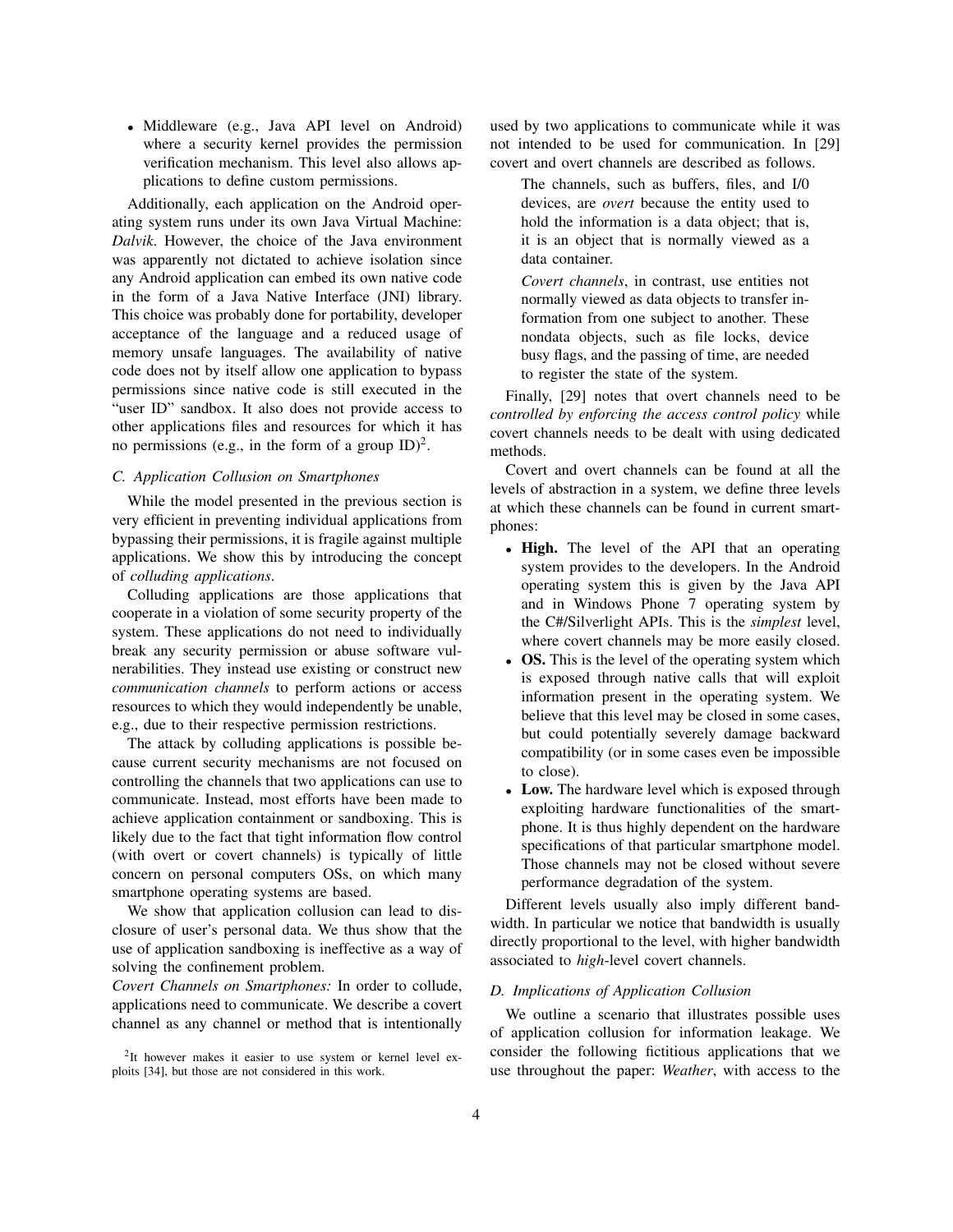network, displays the weather information, and *ContactsManager*, which organizes user's contacts and has only access to the contacts. Another colluding application could be a *PasswordsManager* which would not disclose private data stored on the phone but passwords that the user would store believing that they are safe.

Each application is limited to accessing data or resources for which it has received permissions. The user, knowing that such security enforcement is in place installs both applications without hesitating. Without the user noticing, the two applications are *colluding*, using a communication channel to exchange information and therefore eluding the operating system security. We describe below two possible consequences: privacy disclosure and social engineering.

*Privacy Disclosure: ContactsManager* could send contacts information to a given remote server by sending the contact information, over a covert channel, to the *Weather* application. Similarly the *PasswordsManager* could send the stored passwords to the *Weather* application. *Weather* would simply take the data, for which it did not have any permission, and send it by using its legitimate Internet permission. Figure [1](#page-4-0) depicts the described example.

*Social Engineering: Weather* could fetch some information from the Internet, using its permission to access that resource, and pass it to the *ContactsManager*. Subsequently the *ContactsManager* could store the received information as a contact on the user's phone book or replace an existing number, all in accordance with the permissions granted to it by the system. The user, upon receiving a call or any other communication from the maliciously added contact would more likely accept it since it would appear as coming from a "known source".

We also note that, while we analyze the problem of two applications exchanging data, collusion could exist between multiple applications or could be used to enable specific actions on the phone (e.g., microphone activation, making calls, sending SMS, phone reboot).

#### <span id="page-4-1"></span>III. APPLICATION COLLUSION IN ANDROID OS

In the Android OS, the permission-based security model is used as follows:

- 1) The developer explicitly states which permissions the application requires for functioning.
- 2) At install time the user is shown a list of permissions required by the application and a brief general description.
- 3) If the user accepts to install the application given the displayed permissions, the application is downloaded and installed.



<span id="page-4-0"></span>Figure 1. The *ContactsManager* or *PasswordsManager* application on the left and the *Weather* application on the right colluding through a covert communication channel. The ContactsManager does not have access to the network, but has access to user's contacts. The Weather application has no access to user's contacts but can access the network. The ContactsManager leaks user's contacts to the Weather application, which then sends this information to a third party.

4) At run-time the operating system enforces that the application doesn't access any data or resource for which it does not have a permission.

Permissions are given in the form of strings saved in a *manifest* XML file, supplied by the developer and present in every Android application. Once granted, the permissions are immutable; if a combination of permissions is found to be unsuitable to the user after the installation, the application needs to be manually removed.

The way that the permission-based security model is used in Android assumes users can correctly judge the implications of permissions that applications request. Although this might not be true for some users, increasing numbers of users do understand the risks of different types of access (e.g., to their personal data and to the network [\[16\]](#page-14-5)). Figure [2](#page-6-0) shows the Android permissions of three applications, presented to the user at their installation time. Here, the permissions of applications (a) and (b) should not seem threatening to the user since each application only request either access to personal data or to the network. Permissions of application (c), however, might raise suspicion of the user since they include both access to the network and to the user's private data. The user might therefore be inclined not to install application (c) whereas he would feel that it is safe to install applications (a) and (b). The argument in favor of this security model is that the user, knowingly granting permissions to one application to access sensible data and the Internet, would only do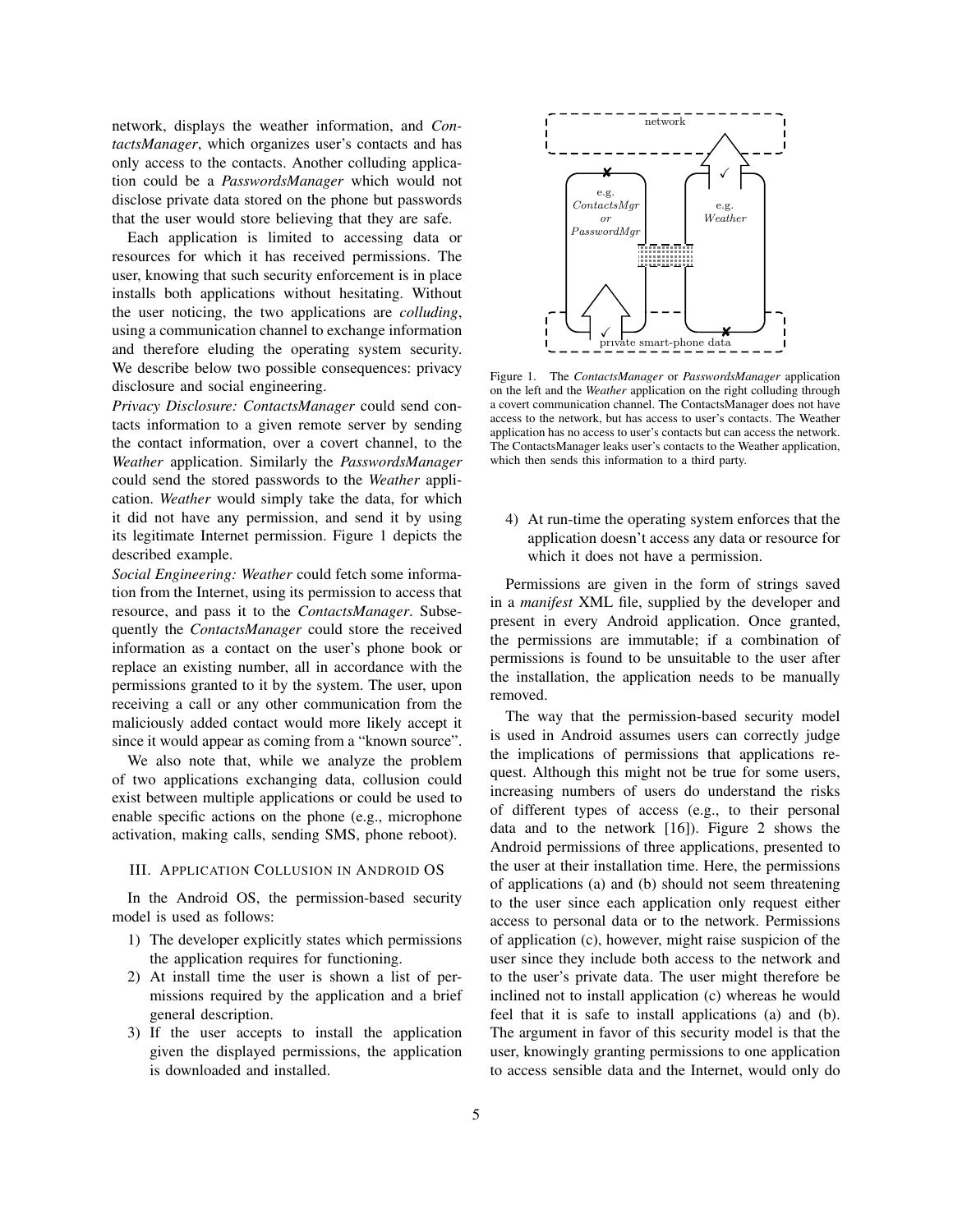so upon checking beforehand the genuineness of the application and that of the operating system to enforce that appropriate restrictions apply. We note that it is widely believed that if an application does not require the permission to access the Internet it would not pose any privacy disclosing threat [\[36\]](#page-15-2).

As we already discussed in Section [II,](#page-2-0) overt and covert channels can allow applications to collude and communicate across their sandboxes. The applications are thus able to aggregate their permissions. In Android OS, application collusion is not considered and the users will still believe that it is safe to e.g., install applications (a) and (b) from the above example, whereas these applications might collude and disclose the users private data.

We proceed by exploring available overt and covert channels that can be used by the application and we construct example colluding applications for the Android OS.

#### *A. Colluding Applications*

We focus on colluding applications that can be used to leak user's private data to third parties. We use our example applications from Section [II](#page-2-0) (ContactsManager and Weather), and we build these applications for the Android OS. Here, the *ContactsManager* application only has the READ\_CONTACTS permission, and the *Weather* application only has the INTERNET permission. We assume that the user has installed both applications and thus granted them these permissions. We further assume that these applications were built by the same developer or by colluding developers and collude to leak user's contact information to a third party. When colluding applications are used for data leakage we classify them either as "sources", denoting a class of applications that has a permission to access private data, or as "sinks", representing a class of applications that can receive and forward the data to third parties. Figure [1](#page-4-0) depicts two colluding "source" and "sink" applications.

### <span id="page-5-0"></span>*B. Overt and Covert Channels in Android*

Table [I](#page-6-1) lists a set of overt and covert channels that we found in the Android operating system at different levels as described in Section [II.](#page-2-0) Seven of those channels have been successfully implemented and tested. Furthermore, Table [I](#page-6-1) shows which channels can be closed without impacting existing applications (according to the results of the analysis we report in Section [IV\)](#page-7-0). We also mark channels that could be detected by information flow tracking such as TaintDroid [\[22\]](#page-14-6). TaintDroid relies on dynamic taint tracing to analyze information flow at run-time. By tainting private data, TaintDroid discovers applications that disclose private data. We mark the channels that could be detected with this system in Table [I,](#page-6-1) however, other channels that do not explicitly transfer data are not likely to be prevented by employing such a system.

In the covert channels literature, low-bandwidth covert channels are generally considered low risk, because they can carry only small quantities of information. However, user's location privacy can be fully violated by transmitting a 64 bit encoding of their GPS coordinates.

Implementation of the described covert channels (excluding the *Cache Collision*) is fairly straightforward. We provide snippets of code for three covert channels in order to show the simplicity of implementing such covert channels by colluding applications.

Broadcast Intent: Figure [3](#page-7-1) shows the Java code needed by the *source* and *sink* applications to send and receive a broadcast that contains private data.

Processes Enumeration from API: Figure [4](#page-7-2) shows the Java code needed to exchange information through the number of running services. By using this method the *source* will, for a given amount of time t, either spawn an extra service or not. The *sink* will keep on counting the number of services that the *source* application is using and will infer information from that. To use the Java API to list the running service the *sink* application will require the extra GET\_TASKS permission.

Processes Enumeration from native code: Figure [5](#page-8-0) shows how the *sink* could find the number of forked processes of *source* through the native (C) code. In this covert channel the *source* application forks its process from a native JNI function using a fork() call, while the *sink* application counts how many processes have been forked by parsing the /proc/ file system. A similar approach can be used by using pthread\_create() from the native code instead of forking the process on the *source* side. The *sink* in this case could simply read the file /proc/<PID>/status to count the number of spawned threads. This allows information to be exchanged between the *source* and *sink* applications.

The main intent of showing these snippets of code is to show that it is easy to actually use the listed (Figure [I\)](#page-6-1) communication channels in practice.

#### *C. Colluding Application and the Browser*

We now extend the proposed concept of colluding applications and consider the scenario in which there is only one application that wants to send private data to a third party web service without requesting the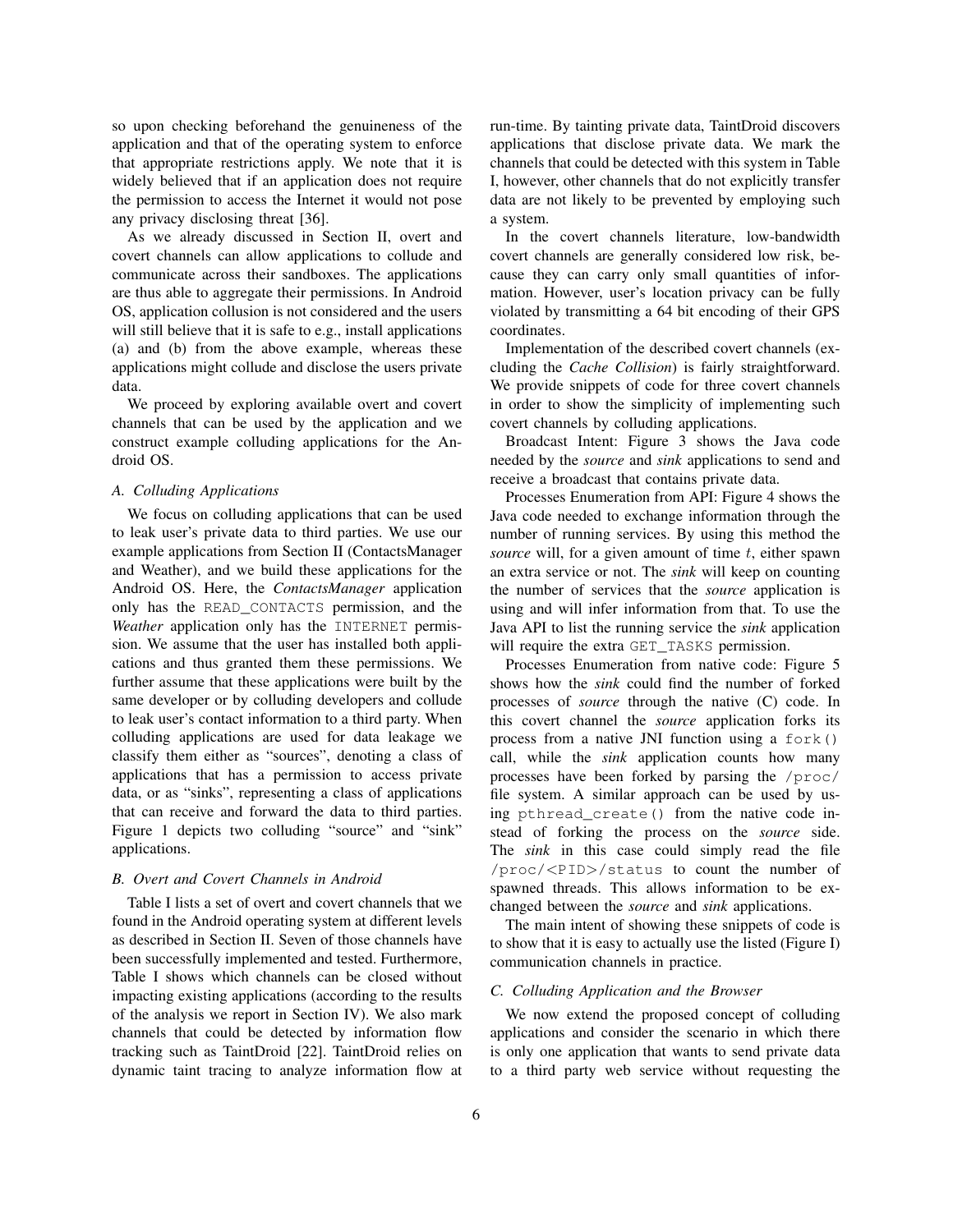

<span id="page-6-0"></span>(a) Application with only Network access. (b) Application with only Contact access. (c) Possibly suspicious Application.

Figure 2. The screens presented to the users at application installation time. Applications declare which permissions they require and the user then decides whether to install the application. The figure shows the permissions of three example applications taken from the Android Market (note that we do not want to imply that these applications are malicious)

| <b>Channel</b>              | Implemented | Can be Closed *         | <b>Detectable by Tainting</b> | <b>Requires Extra Permissions</b> | <b>Bandwidth</b> |
|-----------------------------|-------------|-------------------------|-------------------------------|-----------------------------------|------------------|
| <b>Overt Channels</b>       |             |                         |                               |                                   |                  |
| <b>Shared Permissions</b>   |             |                         |                               | no                                | high             |
| <b>Broadcast Intents</b>    |             |                         |                               | no                                | high             |
| SDCard Shared Files         |             | v                       |                               | WRITE EXTERNAL STORAGE            | high             |
| <b>Covert Channels</b>      |             |                         |                               |                                   |                  |
| Enumeration<br>Processes    |             | ×                       | ×                             | GET TASKS                         | low              |
| from API                    |             |                         |                               |                                   |                  |
| Enumeration<br>Processes    |             | $\overline{\textbf{x}}$ | $\overline{\mathbf{x}}$       | no                                | low              |
| from Native Code            |             |                         |                               |                                   |                  |
| Enumeration<br>Threads      |             | $\overline{\mathbf{x}}$ | $\overline{\textbf{x}}$       | no                                | low              |
| from Native Code            |             |                         |                               |                                   |                  |
| Timing Attack               | ×           | ×                       | ×                             | n <sub>0</sub>                    | low              |
| $[39]$ ,<br>Cache Collision | x           | x                       | x                             | no                                | low              |
| [37], [15]                  |             |                         |                               |                                   |                  |
| One application and Browser |             |                         |                               |                                   |                  |
| <b>Timing Attack</b>        |             | x                       | x                             | no                                | low              |

Table I

<span id="page-6-1"></span>SUMMARY OF OVERT AND COVERT CHANNELS THAT WE DISCOVERED IN THE ANDROID OS. THE CHANNEL LISTED IN THE LAST ROW OF THE TABLE IS A SPECIAL CHANNEL BECAUSE FOR IT TO BE USED, IT IS NOT REQUIRED THAT TWO INSTALLED APPLICATIONS COLLUDE, BUT INSTEAD IT CAN BE USED TO LEAK PRIVATE INFORMATION FROM AN INSTALLED APPLICATION TO A SCRIPT RUNNING IN A BROWSER. (\* *can be closed* COLUMN LISTS THE CHANNELS THAT CAN BE CLOSED WITHOUT IMPACTING EXISTING APPLICATIONS.)

permissions to connect to the network. In this case the application could use a timing covert channel by either executing some CPU-bound code or not (i.e. to send a 1 or a 0 to the web service). It is sufficient then to have a colluding web page which also tries to execute CPUbound instructions (i.e. through JavaScript) and times each execution. The JavaScript application will notice a substantial difference in execution time whether the colluding application installed on the device is executing its operations or not.

We have implemented and tested this proposed covert channel by making the application and the JavaScript code execute dummy RC4 encryption and decryption operations. Furthermore, the user does not have to navigate to a colluding web page. The installed application can open a web browser page at any time, for example, in the night when the phone has long been in an idle state. The possibility to use the Browser as a way to send private data has been described [\[31\]](#page-14-15) but this proposed method could be easily detected by TaintDroid. Our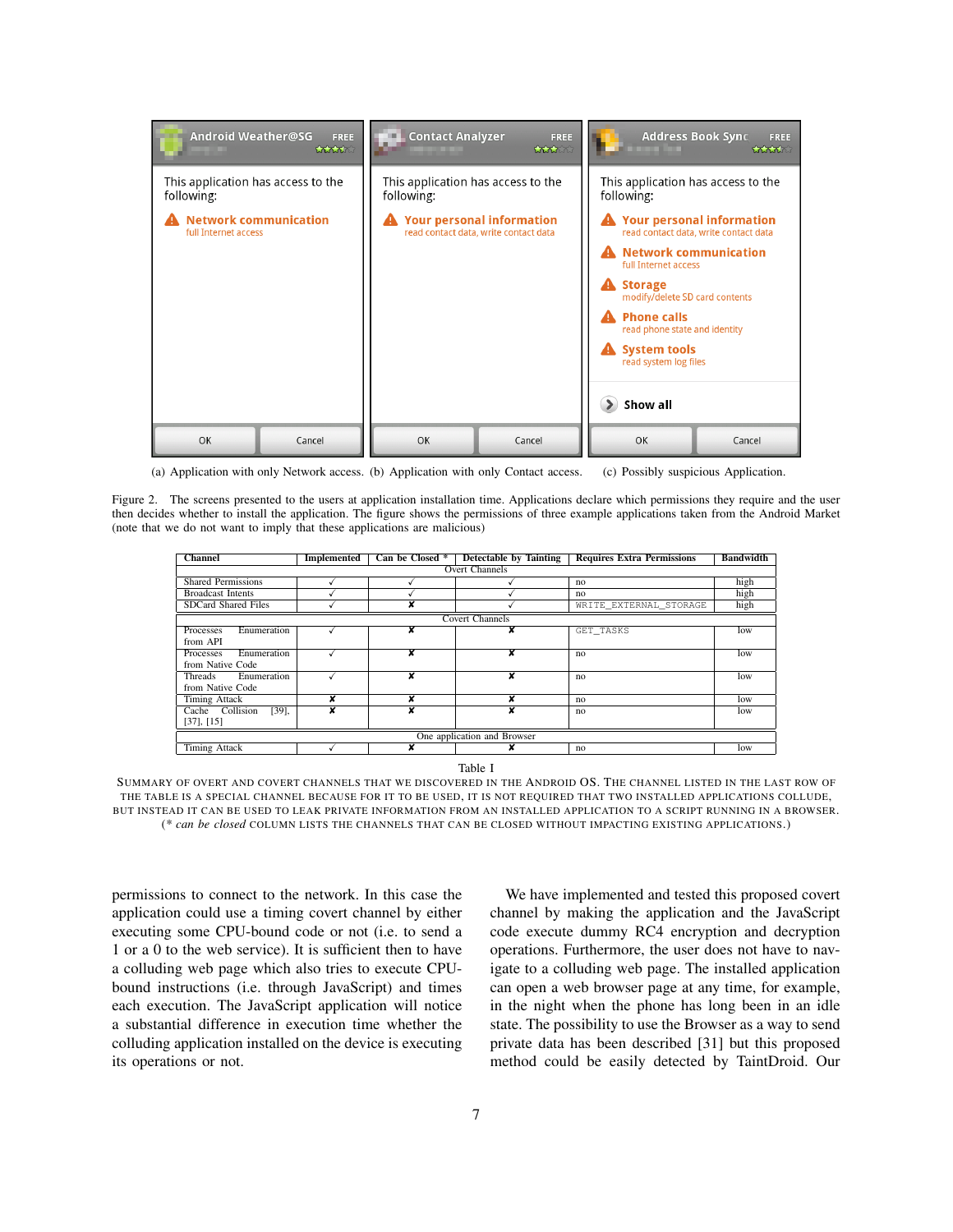

<span id="page-7-1"></span>Figure 3. The figure on the left shows the visualization of the *Broadcast Intent* overt channel. The right figure shows the Java source code that implements the *Broadcast Intent* channel used by the *source* (on the top) and by the *sink* (on the bottom).



<span id="page-7-2"></span>Figure 4. The figure on the left shows the visualization of the *Process Enumeration* covert channel. The right figure shows the Java source code that implements the *Process Enumeration* channel used by the *source* (on the top) and by the *sink* (on the bottom).

proposed channel–while being low-bandwidth–is also much harder to detect.

# *D. Summary*

We have described the idea of colluding applications. Furthermore, we implemented, tested and described different overt and covert channels that colluding applications can use. We also described a scenario where only one application can use the browser to send data to a third-party service.

Finally, while a recent proposal [\[22\]](#page-14-6) suggests to use tainting to track the flow of data and enforce some privacy preserving rules, this solution would still be unsuitable to protect against some combinations of application collusion and covert channels we presented.

## <span id="page-7-0"></span>IV. ANALYSIS OF THE APPLICATIONS FROM THE ANDROID MARKET

To assess the potential for application collusion, we analyzed the permissions of the applications in the Android Market [\[3\]](#page-14-16). We aimed at identifying those applications that could violate the user's privacy if their permissions are aggregated. We then analyzed the Android applications themselves. For this purpose, we collected the function calls made to shared libraries which could be used for the construction of covert channels.

Our test set consisted of 9127 randomly selected applications, which represent roughly 10% of the total number of available applications in the Android Market [\[2\]](#page-14-17). Code analysis was then focused on a subset of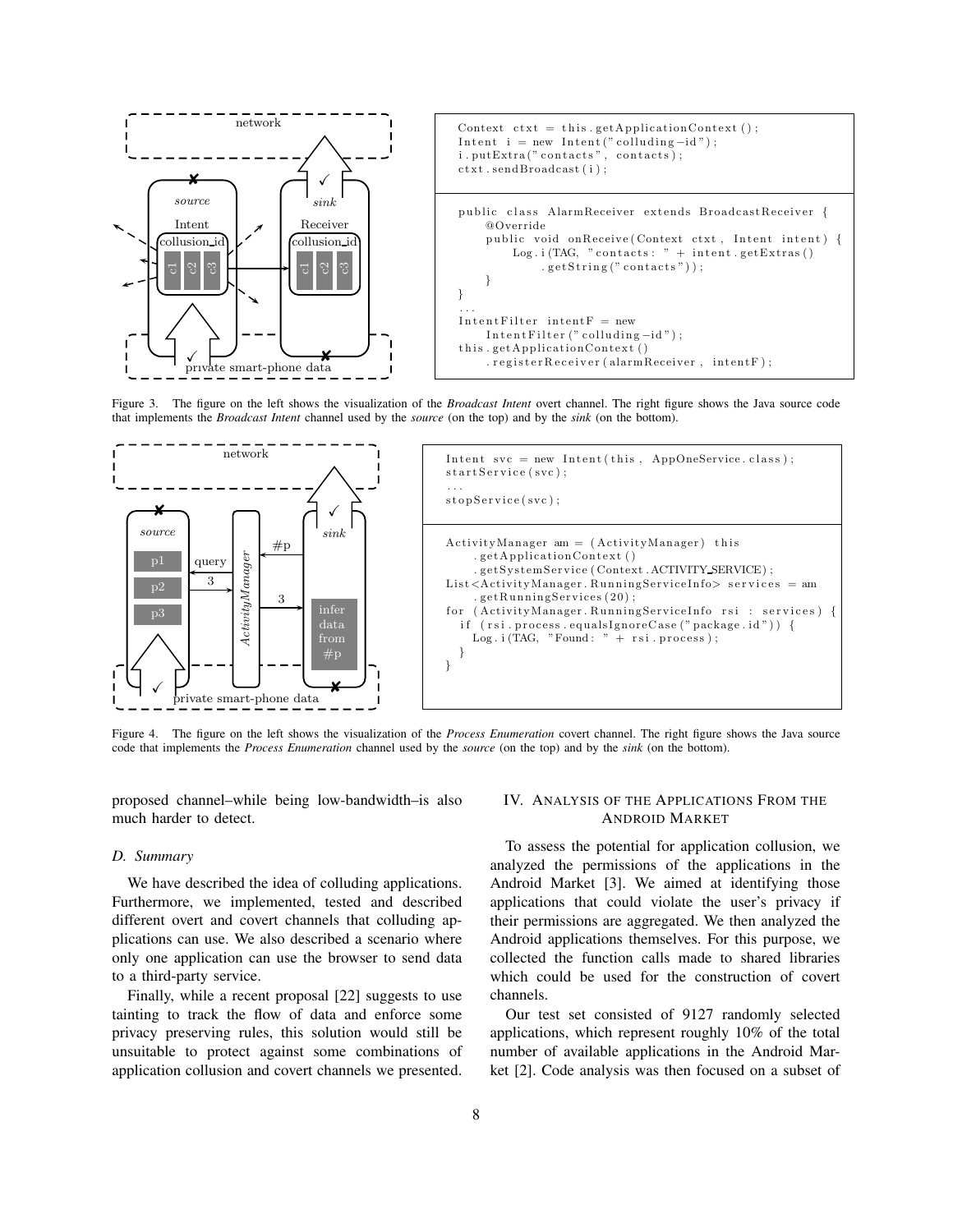```
char * proc = "/proc/".char * cmdline = "cmdline";
char * target = "package.id.of.source.app";
dp = opendir (proc);
if (dp != NULL) {
 while (ep = readdir (dp)) {
    file_name = malloc(snprintf(NULL, 0, "%s%s/%s", proc, ep->d_name, cmdline) + 1);
    sprintf(file_name, "%s%s/%s", proc, ep->d_name, cmdline);
    fp = fopen (file_name, "r");if (fp != NULL) {
     char contents[250];
      fgets(contents, 249, fp);
      if (strcmp(contents, target) == 0) // we found a target
        counter++;
      fclose(fp);
    }
    free(file_name);
  }
  (void) closedir (dp);
}
return counter;
```
<span id="page-8-0"></span>Figure 5. The figure shows the C source code used by the *sink* to detect the number of running processes spawned by the *source*. The code lists the directories in /proc and looks for those that contain the *source* package id as their cmdline content.

the 6513 freely downloadable applications.

## *A. Potential for Application Collusion*

We start by giving a few examples on how developers can lead users to download two colluding applications. While this goes partly beyond the scope of this paper, and is related to social engineering, we believe that some examples will stress the need to protect against application collusion attacks.

The simplest way to have two colluding applications installed is, having one application already present on the device, to show (possibly fake) advertisements pointing to the second application in an appealing way. Another possibility arises, for example, when a company buys a second one which develops other applications. The buying company could then submit an update to one application as the user will not be prompted again with the permissions screen but will instead have the new application installed automatically. Another possibility could be that the colluding application resides in the SDK provided by third parties, such as advertisement companies. In this case any developer, by embedding the provided code, could embed code that could potentially misbehave.

In order to analyze the potential for privacy violation, we categorized the applications of the test set, according to their declared permissions, into the two following groups (described in Section [III\)](#page-4-1):

• Sources: applications that have permissions to read private data but cannot share data with third parties. In the Android OS we identify sources by having at least one of the following permissions but none of the permissions of the *sinks*: ACCESS\_COARSE\_LOCATION, ACCESS\_FINE\_LOCATION, PROCESS\_OUTGOING\_CALLS, READ CALENDAR, READ CONTACTS, READ\_FRAME\_BUFFER, READ\_HISTORY\_BOOKMARKS, READ\_INPUT\_STATE, READ\_LOGS, READ\_OWNER\_DATA, READ\_PHONE\_STATE, READ\_SMS, RECEIVE\_SMS, RECEIVE\_MMS, RECORD\_AUDIO.

• Sinks: applications that do not have permissions to read private data but have some way to communicate to third parties or otherwise change private data on the phone. In the Android OS we identify sinks by having at least one of the following permissions but none of the permissions of the *sources*: INTERNET, WRITE\_CONTACTS, WRITE\_HISTORY\_BOOKMARKS, GET\_TASKS [3](#page-8-1) .

Our analysis shows that there are 223 possible *sources* and 2786 possible *sinks*. The number of sources times the number of sinks gives us the number of possible pairs of applications that could collude in order to exchange information:  $223 * 2786 = 621278$ .

<span id="page-8-1"></span><sup>&</sup>lt;sup>3</sup>GET\_TASKS is a special case, this permission can be used to mount a covert-channel between two applications. In the analysis we considered as *sinks* application with the GET\_TASKS and at least another sink-only permission.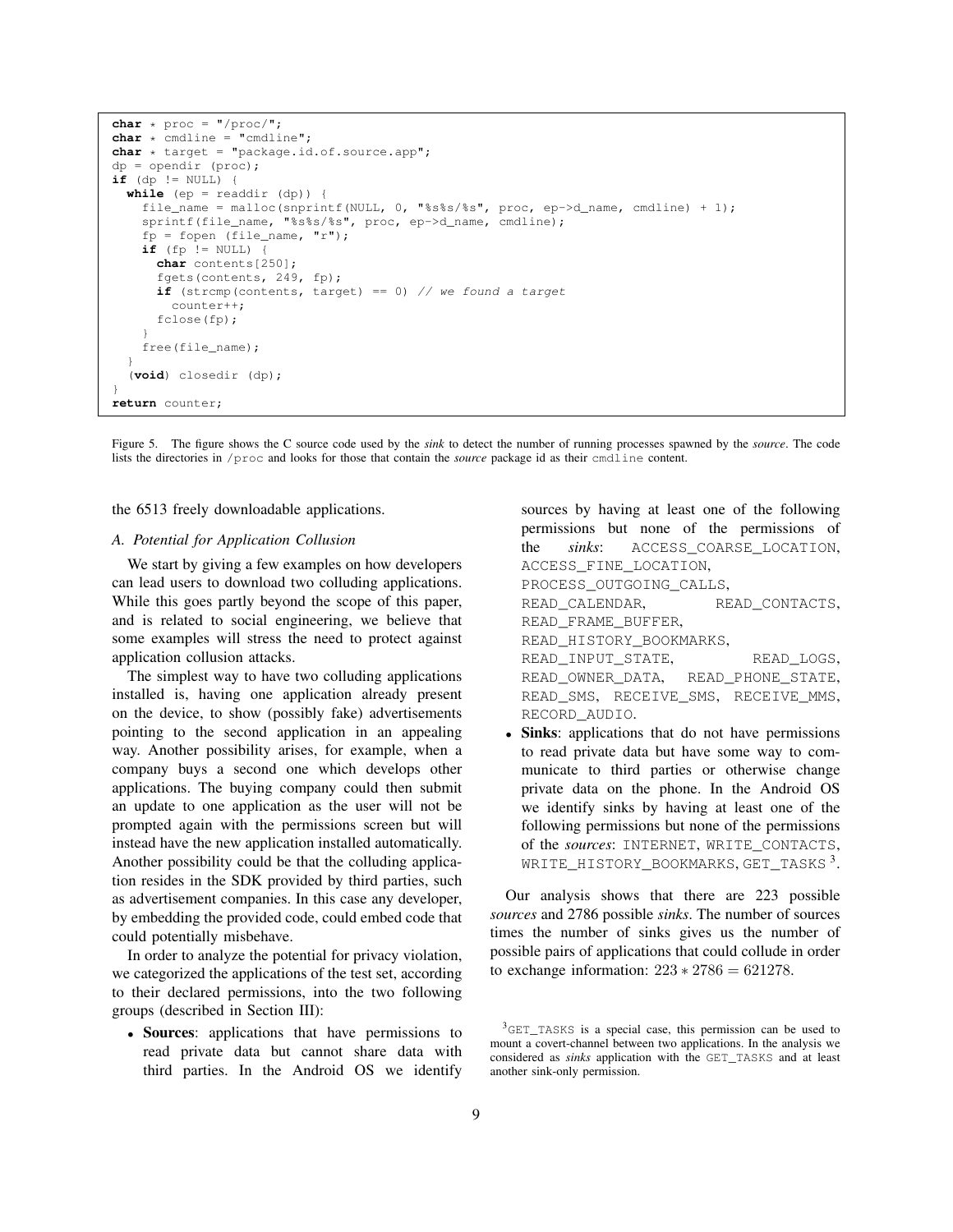## *B. Inspecting Applications for Covert Channels*

Having identified possible *sources* and *sinks* we then performed a basic static analysis over downloaded packages.

*Native Library Analysis:* The Android Native Development Kit (NDK) allows to ship custom shared libraries (.so files) within an application package (.apk), these native libraries are then loaded by the Dalvik virtual machine as custom JNI libraries.

We extracted a total of 237 independent shared libraries used by 202 applications out of the downloaded 6513. We then disassembled the libraries to analyze which were calling the fork() or pthread\_create() functions. We found that 11 libraries, used by 12 applications, were using  $f \circ r k$  (). 28 libraries, used by 24 applications, were using pthread\_create(). This shows that a small percentage of applications are using shared libraries (3%) and that between such applications 11.8% are using POSIX threads and 5.9% are creating child processes.

We then analyzed the ASCII strings in extracted libraries to find those that access the /proc folder. To understand why the proc file system was accessed, we manually inspected the disassembled library code. Visual inspection showed that the applications were not performing any kind of collusion but apparently were extracting information on processes and CPU usage for legitimate uses.

*API Call Analysis:* While information flow techniques (such as TaintDroid [\[22\]](#page-14-6) would in many cases detect API-level covert channels, we still performed some basic analysis of the downloaded *source* applications.

In order to analyze the API calls of applications, we decompiled them from Java .class to Java sources as follows:

- 1) extracted the classes.dex file, that contains the compiled class files, from the .apk application package.
- 2) converted the classes.dex file to plain java bytecode using the  $\text{dex2}$  jar [\[12\]](#page-14-18) tool.
- 3) decompiled the resulting .class files using the JD-GUI [\[21\]](#page-14-19) tool.

From the resulting Java source code it was possible to search for patterns of calls that could be used for the construction of covert channels listed in Table [I.](#page-6-1)

For this purpose we performed a set of basic string-matching searches<sup>[4](#page-9-0)</sup> with the following patterns:

• 'Uri.parse("http' this would show all packages that would open an "http" or "https" page. We followed the links and visually inspected the landing pages for malicious JavaScript or other scripting code.

- 'getSharedPreferences.∗, 1',
- 'getSharedPreferences.∗, 2' and 'getSharedPreferences.\*,  $[a - z]'$  to discover packages that use *shared Preferences* with a MODE\_WORLD\_READABLE or MODE\_WORLD\_WRITABLE attributes. This would lead to unchecked information passing between two applications. We then visually

analyzed the code following these calls to check

- which variables were set in the preferences file. • 'getExternalStorageDirectory()' this would show all packages accessing the SD Card for reading or writing to files. We run this test to have an estimate of how many packages were using the SD Card. Similarly, we did that at the permissions level and showed that 1764 packages were requesting such permission.
- 'createPackageContext(' this would show if a package is trying to create a Context object from another package name. None of the sources was exhibiting such a malicious intent.
- 'putExtra(' this would show source application that tries to pass information to another through Broadcast Intents with extra information attached to them. We then manually checked the extra contents passed and the Intent receiver. This analysis also showed no sign of application collusion.

*Summary:* The result of the analysis makes us believe that, considering the set of analyzed application packages, application collusion techniques are not currently employed by applications present on the Android Market. However, a potential of such collusion is there: 2.5% applications could act as *sources* and 43.9% could act as *sinks*.

# V. APPLICATION COLLUSION ON WINDOWS PHONE 7

In this section we describe an implementation of the application collusion attack in the Windows Phone 7 operating system.

## *A. The Windows Phone 7 Platform Security*

Windows Phone 7 is a recent smartphone operating system from Microsoft; it's third party application support has been completely redesigned from previous version.

It features a relatively tight sandboxing: applications are only installable from a centralized "market", the

<span id="page-9-0"></span><sup>4</sup>Using the Linux grep and egrep tools.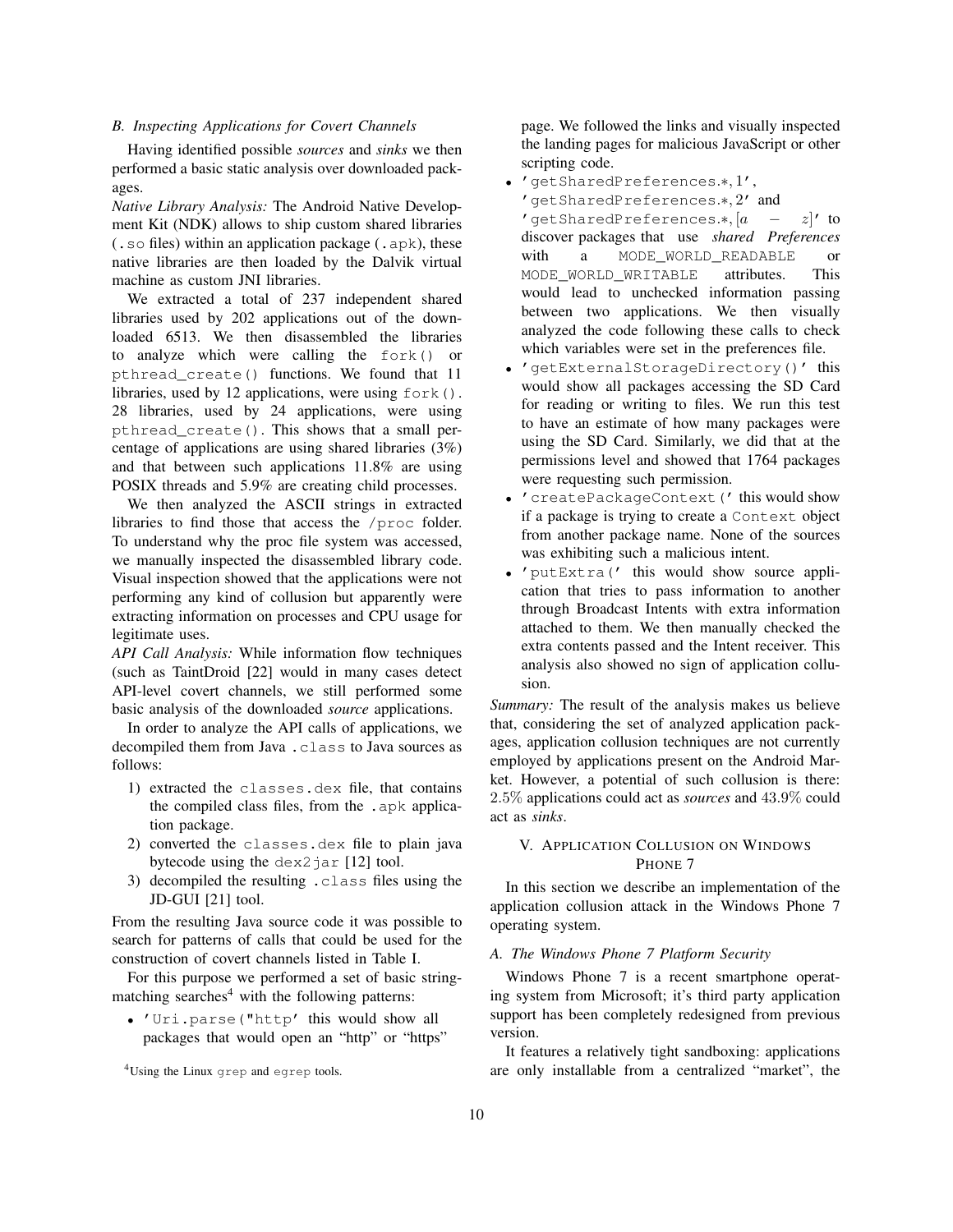MarketPlace, after a review and certification process carried out by Microsoft. A set of permissions are enforced at execution time according to the manifest file present in every application, WMAppManifest.xml. Permissions are displayed during the application installation. However, the user's consent is explicitly requested only for a few permissions, such as for using the location of the device.

Third party developers are limited to using managed *.NET* code: native code is not allowed and the API is limited to a reduced set of features. Applications are only active when they are in the foreground and it is impossible to run code in background<sup>[5](#page-10-0)</sup>. Alarm and event call-backs are unavailable when the application is not in foreground. Moreover, applications can not access the file system structure other than for an applicationspecific *isolated storage*. At the moment of writing it is not known if Microsoft will add any kind of multitasking to its Windows Phone 7 OS through a software update and it is not known whether this decision is made to preserve battery life or for addressing security issues.

Applications cannot access personal data directly, instead such data is indirectly made available through choosers and launchers. For example, when an application needs to access an email address, the application will use the *EmailAddressChooserTask*. This will call the built-in *Contacts* application that will prompt the user to select a contact in the contacts list, the result will be returned to the calling application.

While this architecture allows a tight control over access to data, it is also very limiting what applications can achieve. For example, in such an environment it is impossible to provide a third party backup service or calendar notifications. It is therefore likely that the API will evolve over time.

A consequence of limited private data access and an environment without multitasking is that it reduces the impact of malicious applications and the attack surface for application collusion. However, in what follows we describe a realistic application collusion attack we implemented and tested on a Windows Phone 7 device.

## *B. Colluding Applications on Windows Phone 7*

Since multitasking is not available in the current state of the API, application communication channels need to be found in persistent inter-applications areas, such as the storage system. In particular, the operating system does not allow applications to share files and does not expose the file system.

<span id="page-10-0"></span><sup>5</sup>However, the system supports multitasking for applications from Microsoft and device manufacturers.

We now describe a covert channel that can be used to pass information between applications: the image gallery can be accessed by colluding applications and does not require any user interaction for read and write operations. The only requirements for the applications is to specify the permission to access the Media Library: <Capability Name="ID\_CAP\_MEDIALIB"/>.

Given that access to private data is limited with the current state of the API we can imagine the *source* application to be a Password Manager that the user could use to store passwords for different services and protect them with a "master" password. The *source*, as for the other examples, would not have access to the Internet and so the user feels safe that his passwords would not be shared to third parties.

The *source* application saves an image in the media library with the information that it wants to transmit to the *sink* application encoded in the title of the image. The *sink* application browses the media library searching for particular patterns in the images titles and extracts the intended information. This communication channel is effective because the user is never exposed to the titles of the images, even when images are shared through an email message, the original image name is substituted by a dummy name. Moreover, by saving black images the colluding applications can further conceal their communications to the user as those would not be visible in the gallery. Figure [6](#page-11-0) shows the described communication channel and displays the relevant code.

The described covert channel is high bandwidth and is hardly detected by the user. Nonetheless taint analysis would easily detect this channel. A lower bandwidth channel could potentially be used: the *source* application saves a number  $n$  of images in the library to send  $log_2(n)$  information to the *sink*. The *sink* then needs to count the number of images and produce the encoded message. This is a noisy (other applications might save images) and low bandwidth (the user needs to manually start both applications) channel but it would nonetheless allow covert communications. We note that this covert channel would not be identifiable by tainting but it could potentially be easier to spot by the user. Finally, if future versions of the API allow applications to also delete files from the Media Library then both presented channels would be harder to detect by the user, and thus could become more efficient.

## VI. MITIGATION TECHNIQUES

Mitigating application collusion can be made either by reducing access to sensitive APIs or by limiting communication possibilities.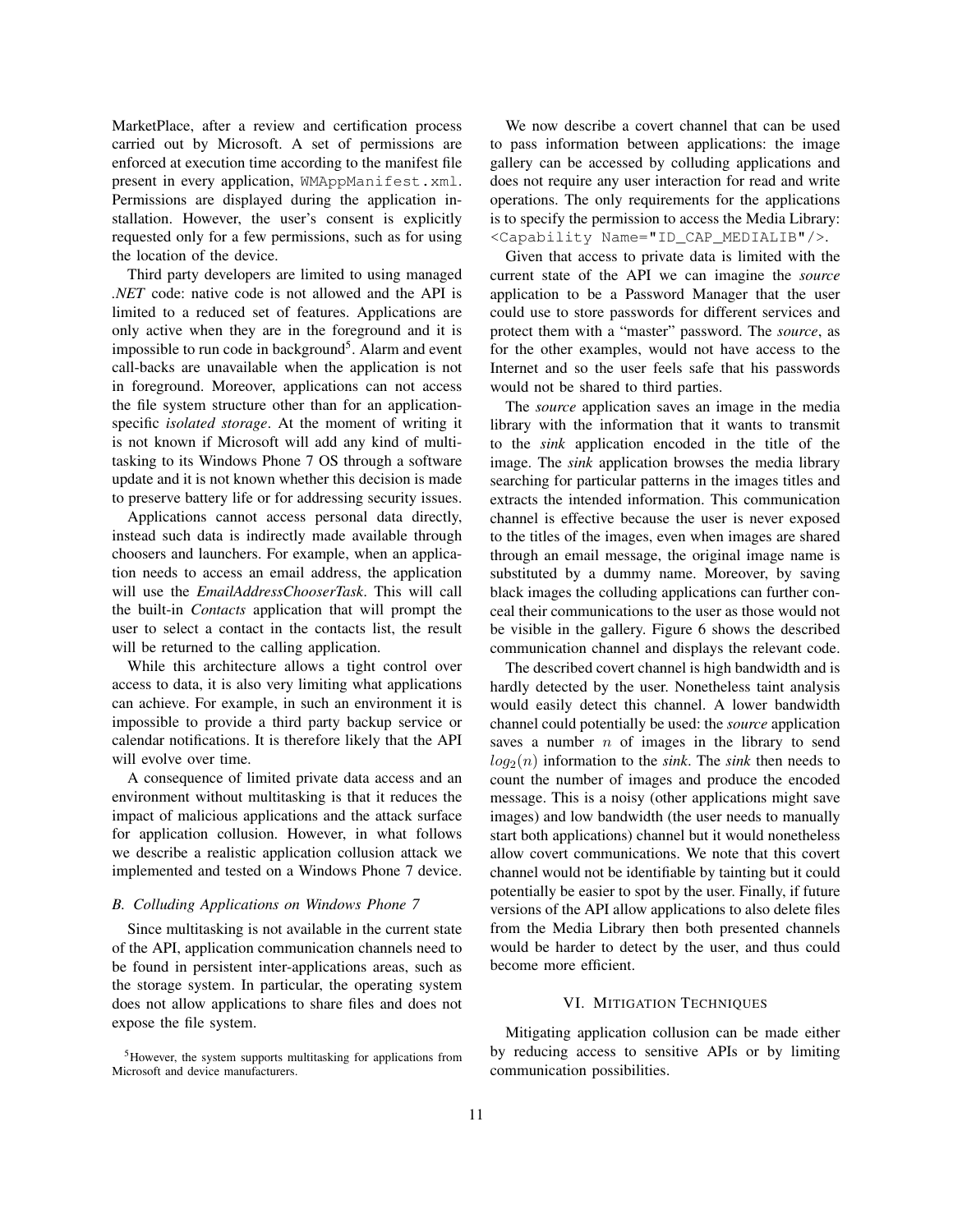

<span id="page-11-0"></span>Figure 6. Application collusion in Windows Phone 7. The figure on the left shows the visualization of the overt channel using the Media Library. In this case there is no access to shared data from the phone, but we can imagine the *source* to be a Password Manager and therefore containing itself private data that should not be disclosed. The figure on the right shows the C# source code used by the *source* (on the top) to write an image into the Media Library with a title used for collusion and by the *sink* (on the bottom) for detecting images that pass information through the Media Library.

Reducing applications access to private data by for example involving user action on each data access or transfer helps mitigating the impact of colluding applications (and more generally malicious applications). However, this also limits what applications can perform; in such an environment it is impossible for an application to perform automated backups of private data.

There is thus a tension between the available features provided to application developers and the containment of malicious applications.

More generally, solving the confinement problem, and in particular closing all possible covert channels in a system, is known to be a hard problem [\[20\]](#page-14-7), [\[32\]](#page-14-8). It is even more so in the case of smartphones, where both performance and the possibility of installing arbitrary applications from a large pool of developers are keys to winning the users and developers adoption of a given platform.

In what follows we describe general purpose techniques that help in mitigating application collusion and solutions to some specific attacks presented in the paper. *General Purpose Techniques:* We provide a list of techniques that we believe should be adopted by all smartphone operating systems:

- Application Collusion Aware Design: the threat of colluding applications should be considered during design of new systems. In particular: *Limit Attack Surface:* when tailoring APIs ex
	- posed to third-party developers, carefully ponder decisions that can expose trivially-implementable communication channels between applications

*Limit Multitasking:* covert channels that result from competition for access to resources (CPU time, cache and bus contention) can be strongly limited by disallowing multitasking. Again this limits the diversity of applications that can be implemented on the system.

- Application Review: before publication of applications on the markets, the application should be reviewed with specific techniques to detect application collusion such as discussed in Section [IV.](#page-7-0)
- Aggregate Permissions: present to the users an aggregate of permissions from all (or from a subset of less-trusted applications) installed on the device whenever a new application is installed. This could help the user to know the worst-case scenario if some applications would be colluding. Another possibility would be to inform the user of other applications currently running on the system and their permissions upon starting a new application. These approaches might be confusing for the user and need to be designed in an usable fashion (e.g., by not aggregating the permissions of the applications that are trusted or company-generated).
- Static Analysis: perform some method of basic or more involved static analysis at review time. Knowing potential communication channels utilized by applications by using a tool or a set of techniques to statically analyze the application being reviewed searching for known channels implemented by the applications.
- Policy-Based Installation Strategy: this strategy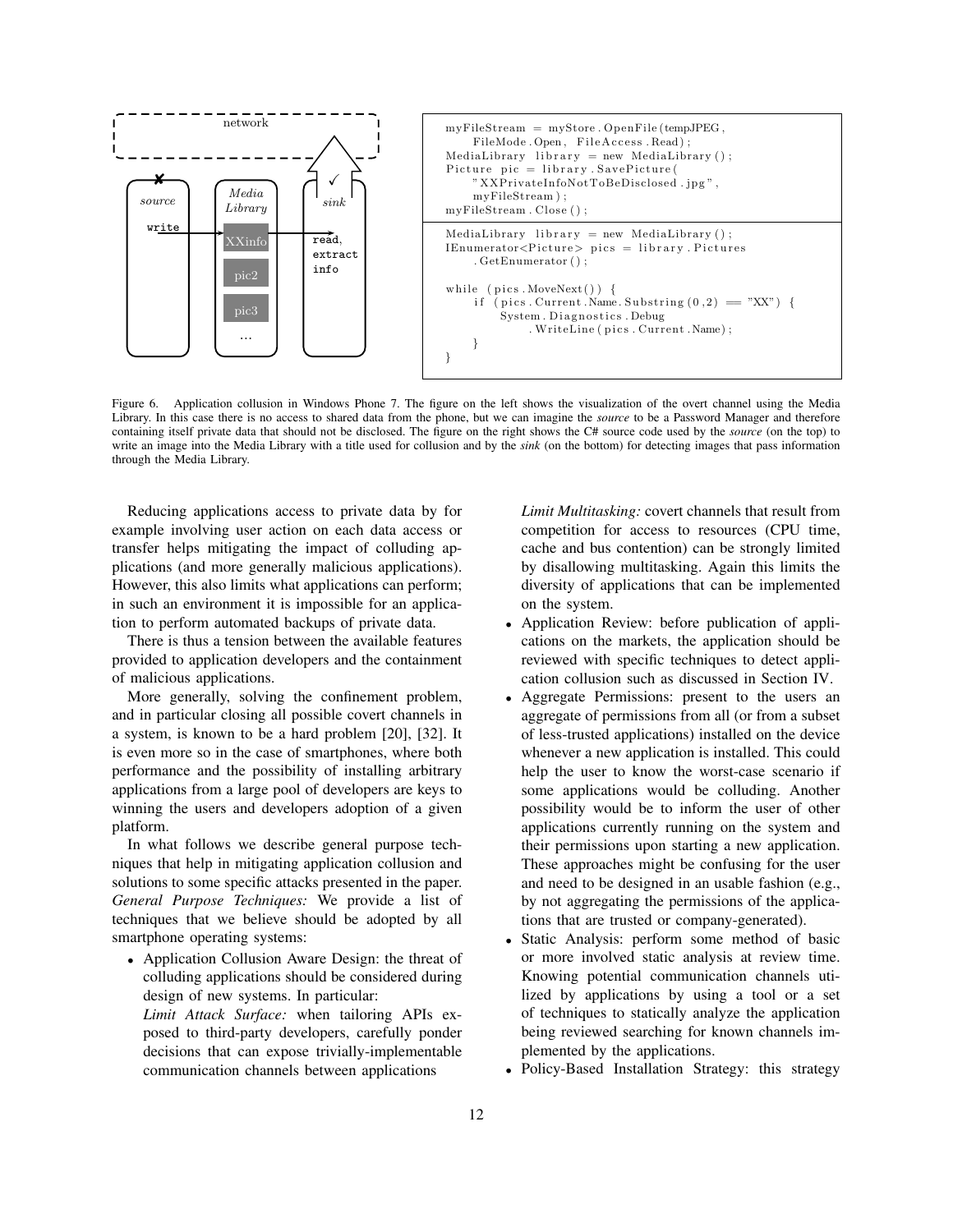could be used in a corporate scenario where installation of applications can be limited through some policies e.g., deny access to applications that read contacts.

*API Level Channels:* We review application collusion attacks on the Android OS that we described in Section [III-B](#page-5-0) and propose solutions to these attacks while keeping in mind that harshly limiting application's abilities is not advisable. We start by considering the APIlevel channels.

- The creation of a *Shared Preferences* channel requires the two colluding applications to set their preferences as MODE\_WORLD\_READABLE. Since none of the applications we analyzed in Section [IV](#page-7-0) used this feature, we believe that this mode can be removed from the API without imposing limitations to most developers.
- The creation of a *Broadcast Intent* channel is possible because the API does not force the developers to specify a receiver or to specify the permissions the receiver needs to hold in order to be able to receive the broadcast message. A solution that would close this channel would be to enforce that the receiver has at least the same permissions as the one of the sender<sup>[6](#page-12-0)</sup>.
- The *SDCard Shared Files* channel is similar to the *Shared Preferences* channel. To close this channel, it would suffice to prevent two applications from sharing files. The applications would then have to explicitly request permissions to share files arbitrarily, which should trigger the user's attention at install time.
- The *Process Enumeration from API* channel is somehow similar to the *SDCard* channel and can be similarly prevented because it requires an extra permission to be requested at install time.

The first three channels described above could be detected by TaintDroid [\[22\]](#page-14-6) and can be discovered either through static analysis or at run time (unless obfuscation is used). The last, *Process Enumeration from API* channel, is a more subtle channel than other API-level covert channels and it could be equally implemented using a lower-level function which would allow a direct interaction with the operating system and so would not require any extra permission. This attack would be difficult to detect using known techniques.

*Operating System Level Channels:* Covert channels that can be established at this level are not detectable by information flow analysis (e.g. TaintDroid [\[22\]](#page-14-6)) and their prevention requires further investigation.

The OS-level channels that we presented use native calls (fork() and pthread\_create()) to exchange data and are thus more difficult to detect than API level channels. Our analysis shows that few applications actually use a library with the mentioned native calls. To close the *Process Enumeration from Native Code* and *Threads Enumeration from Native Code* channels, one possibility would be to remove such functionality from the ones provided to developers (or detect their use before accepting applications on the *Market*). This solution is not preferable because it might limit what one application could or could not achieve. For example, applications may create threads or spawn new processes to achieve better responsiveness of the user interfaces or to achieve better performances for complex computations (e.g. for games). The *GR-Security* [\[5\]](#page-14-20) Linux extension restricts access to the */proc/*<*PID*>*/* directory and this can help in reducing the channel bandwidth. However, the number of running processes is still available to applications, which would still allow the creation of a covert channel.

*Hardware Level Channels:* The *Cache Collision* covertchannel and the *CPU Usage* (e.g. timing) attacks are the hardest to remove without serious performance degradation or functionality impact. Solution to those (such as preventing multitasking or flushing caches between process scheduling) would limit the overall performance, reactivity or power consumption of the system. Furthermore, data tainting and common information flow control is ineffective in this scenario. Closing these channels requires novel approaches, which we leave as future work.

*Windows Phone 7:* As mentioned already, the Windows Phone 7 platform offers very limited attack surface. Nonetheless, we described an implemented covert channel through the *Media Library*. We note that some presented countermeasures are implemented in the Windows Phone 7: Multitasking or Native Code Execution are absent from the APIs available to developers.

Finally, since applications run *.NET* managed code that is executed in a virtual machine, we believe that a tainting mechanism as the one described in Taint-Droid [\[22\]](#page-14-6) could also be implemented on the Windows Phone 7 platform with reasonable performance impact.

## VII. RELATED WORK

In this section, we review related work.

*The Confinement Problem and Covert Channels:* The confinement problem was first described by Lampson in [\[30\]](#page-14-21) as the problem of preventing unauthorized

<span id="page-12-0"></span><sup>6</sup>This problem can also lead to elevation of privileges during exploitation of software vulnerabilities [\[19\]](#page-14-10).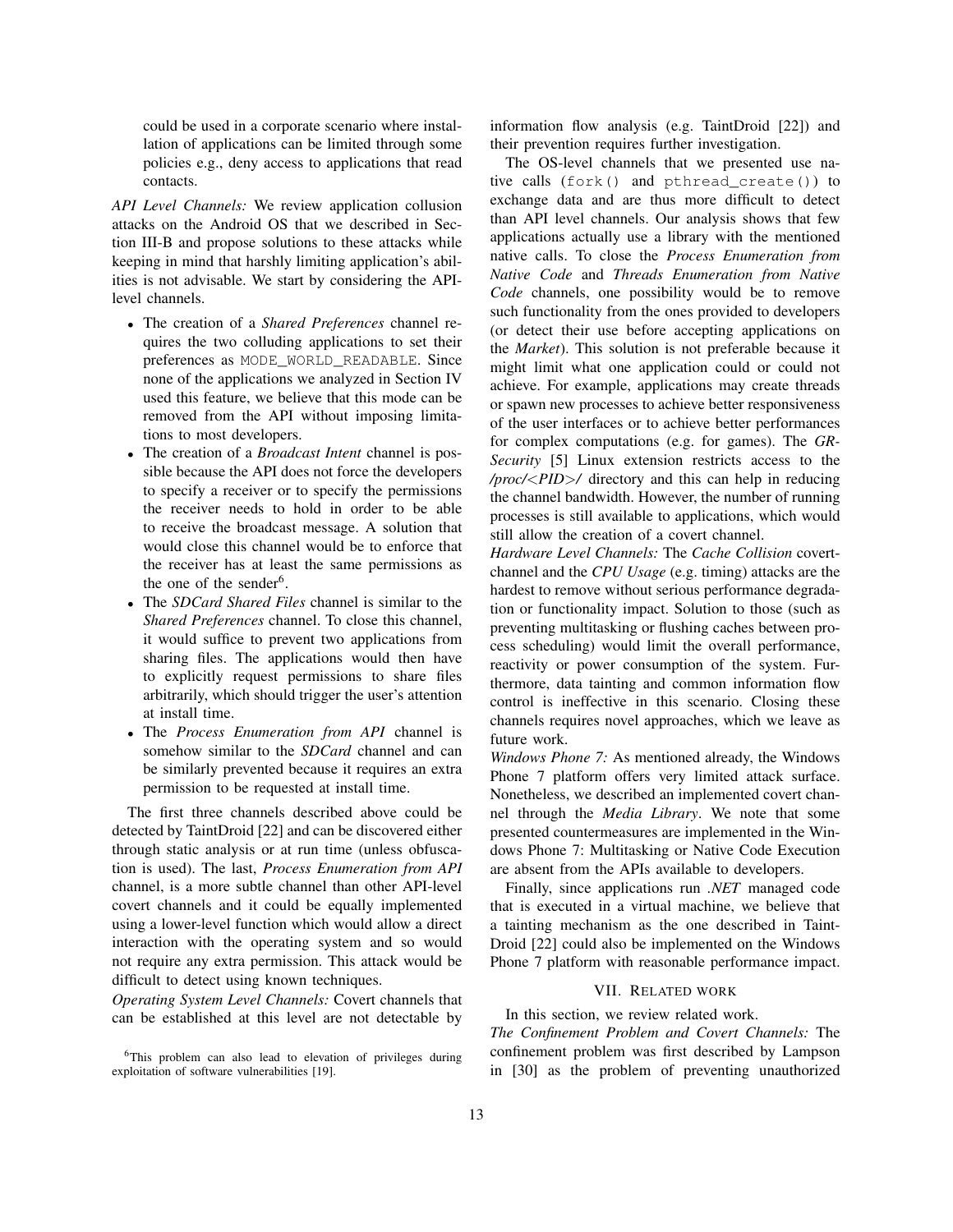communication, over overt or covert channels, between two subjects on a system. It was generally recognized to be a difficult problem in practice, for example in [\[20\]](#page-14-7) Denning and Denning states :

One type of flow cannot be controlled easily, if at all. A program can convey information to an observer by encoding it into some physical phenomenon without storing it into the memory of the computer. These are called flows on covert channels [LAMP73, LIPId75]. A simple covert channel is the running time of a program. [...] Cost-effective methods of closing all covert channels completely probably do not exist.

While overt channels can be managed by security policies *covert channels* are communication channels built from resources that are not intended for communication, and so they cannot be mitigated with the same techniques. Covert channels were also used to perform covert communications over networks [\[38\]](#page-15-6), [\[25\]](#page-14-22), however in this work we mainly focused on interprocess covert channels. Inter-process covert channels can be classified as either software (sometimes referred to as TCB channels) or hardware (also known as fundamental channels) and communicate over timing or storage channels. However, this distinction is more empirical than theoretical [\[26\]](#page-14-23).

Software covert channels can be mitigated by a careful analysis of the usage of visible and alterable variables used by system calls [\[42\]](#page-15-7) or using a formal model for analyzing programs [\[41\]](#page-15-8) using a semiautomated technique. However, hardware related covert channels (e.g., timing, competition to access a bus or a cache, paging) are difficult to prevent and recent processor designs have been shown to increase covert channels [\[44\]](#page-15-9).

As an example, multi-core application processors are already available for smartphone devices, which would render covert channels over cache highly reliable [\[44\]](#page-15-9). Possible mitigation techniques include using fuzzy time [\[28\]](#page-14-24) and preventing multitasking.

*Permission-Based Security:* The security architecture of Android is presented in [\[27\]](#page-14-25) while that of Windows Phone 7 is presented in [\[7\]](#page-14-4). A significant amount of work has been performed on the android platform and specifically on the permission-based model [\[43\]](#page-15-10), [\[34\]](#page-15-0), [\[19\]](#page-14-10), [\[36\]](#page-15-2), [\[18\]](#page-14-26), [\[17\]](#page-14-27), [\[14\]](#page-14-28). In [\[14\]](#page-14-28) Barrera et al. present an empirical methodology for the analysis and visualization of the permission-based model, which can help in refining the permission system. The *Kirin* tool [\[23\]](#page-14-29) uses predefined security rules templates to match dangerous combinations of permissions requested by applications. As *Kirin* analyzes individual applications, colluding applications would not be detected by such policies. Saint [\[36\]](#page-15-2) allows run-time control over communication between applications according to their permissions. In [\[17\]](#page-14-27), Burns discusses possible unchecked information flows due to applications that use *Broadcast Intents* without proper permissions checking.

Some of the channels we describe here are explicit (overt channels) and could therefore be detected by information flow tracking tools such as TaintDroid [\[22\]](#page-14-6) or SCanDroid [\[24\]](#page-14-30). Because they track explicit data flows in the Java bytecode, they cannot discover or prevent information passed through covert channels, information flow obfuscation or information flows in native code.

*Soundcomber*[\[40\]](#page-15-11) is a proof of concept malware for android smartphones, it uses the microphone to harvest sensitive information, such as credit card numbers, by detecting voice and tone patterns. Independently of our work, Soundcomber uses covert and over channels used to exfiltrate sensitive data. The channels presented are using globaly available settings (vibration, volume, screen lock, etc.) or file locks, those are however limited to colluding applications that can execute in parallel, e.g. on platforms that allow multitasking. In contrast to the use of covert channels in Soundcomber, we describe the problem of colluding applications comprehensively on multiple platforms.

Finally, [\[45\]](#page-15-12) aims to use existing methodologies to detect covert channels in the Linux kernel, however it is not clear if those results are complete or usable in practice.

#### VIII. CONCLUSION

We showed that permission-based mechanisms used on today's operating systems for mobile devices such as Android OS and Windows Phone 7 are vulnerable to attacks by colluding applications. We demonstrated how these attacks allow applications to indirectly execute operations which those applications, based on their permissions, should not be able to execute. Specifically, we showed that application collusion can lead to disclosure of user private data to remote parties. We further studied free applications from the Android market and showed that the potential of application collusion is significant. Finally, we discussed countermeasures that can be used to mitigate application collusion attacks.

#### **REFERENCES**

<span id="page-13-0"></span>[1] Apple : iOS (up to version 4.1). [http://developer.apple.](http://developer.apple.com/iphone) [com/iphone.](http://developer.apple.com/iphone)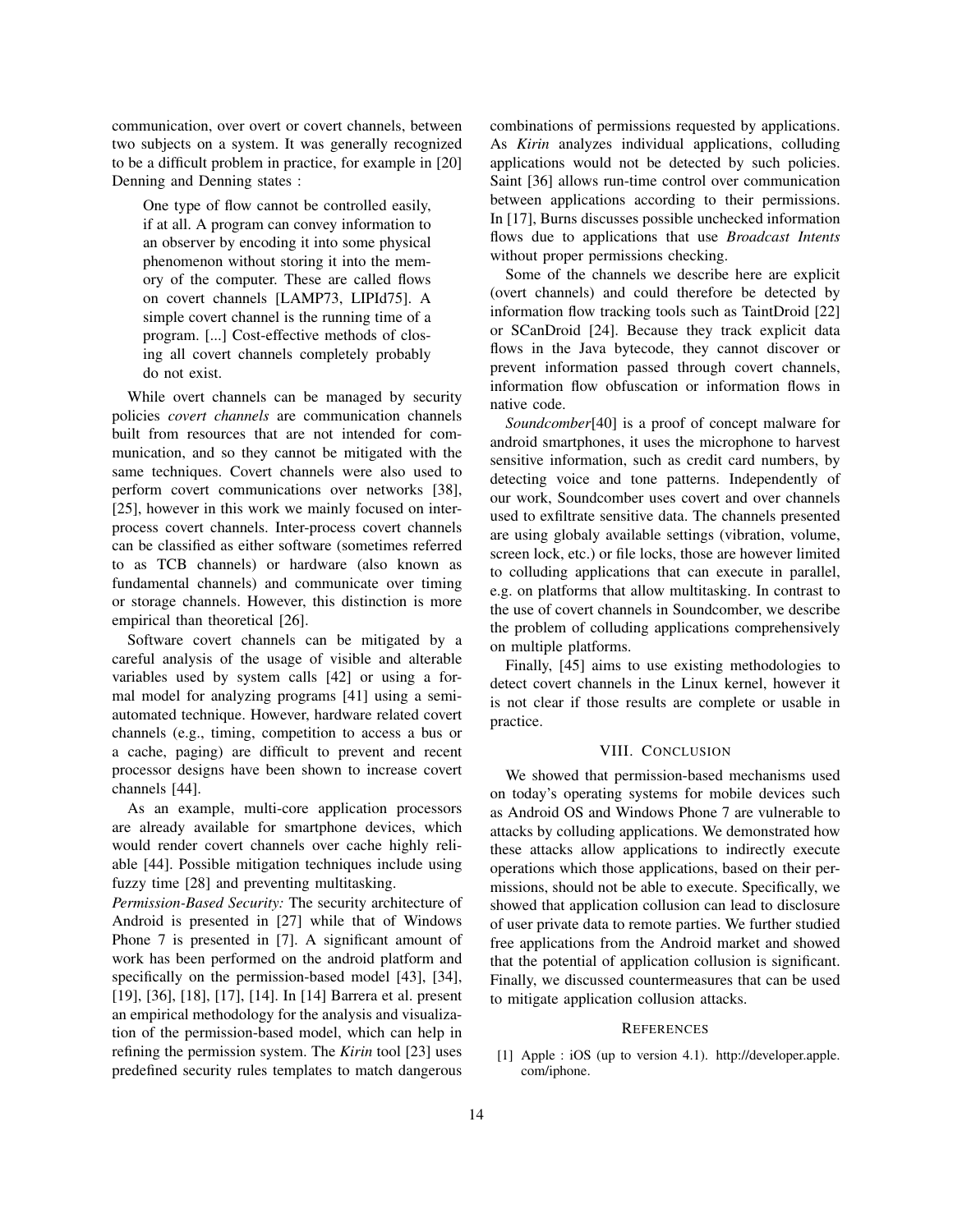- <span id="page-14-17"></span>[2] Google : 100000 Android Applications in Market. [http:](http://twitter.com/#!/AndroidDev/status/28701488389) [//twitter.com/#!/AndroidDev/status/28701488389.](http://twitter.com/#!/AndroidDev/status/28701488389)
- <span id="page-14-16"></span>[3] Google : Android Market. [http://www.android.com/](http://www.android.com/market/) [market/.](http://www.android.com/market/)
- <span id="page-14-1"></span>[4] Google : Android OS (up to version 2.2). [http://](http://developer.android.com/) [developer.android.com/.](http://developer.android.com/)
- <span id="page-14-20"></span>[5] The GRSecurity project. [http://grsecurity.net/features.](http://grsecurity.net/features.php) [php.](http://grsecurity.net/features.php)
- <span id="page-14-11"></span>[6] HP : WebOS. [http://developer.palm.com.](http://developer.palm.com)
- <span id="page-14-4"></span>[7] Microsoft : Security for Windows Phone 7. [http://msdn.microsoft.com/en-us/library/ff402533%](http://msdn.microsoft.com/en-us/library/ff402533%28v=VS.92%29.aspx) [28v=VS.92%29.aspx.](http://msdn.microsoft.com/en-us/library/ff402533%28v=VS.92%29.aspx)
- <span id="page-14-12"></span>[8] Nokia : Maemo OS (up to version 5). [http://maemo.org/](http://maemo.org/development/) [development/.](http://maemo.org/development/)
- <span id="page-14-3"></span>[9] Nokia : MeeGo OS. [http://meego.com/developers/](http://meego.com/developers/meego-architecture/meego-architecture-layer-view) [meego-architecture/meego-architecture-layer-view.](http://meego.com/developers/meego-architecture/meego-architecture-layer-view)
- <span id="page-14-9"></span>[10] Ransomware (malware). From Wikipedia, the free encyclopedia. [http://en.wikipedia.org/wiki/Ransomware](http://en.wikipedia.org/wiki/Ransomware_%28malware%29)\_% [28malware%29.](http://en.wikipedia.org/wiki/Ransomware_%28malware%29)
- <span id="page-14-2"></span>[11] Symbian OS. [http://www.symbian.org/.](http://www.symbian.org/)
- <span id="page-14-18"></span>[12] dex2jar. [http://code.google.com/p/dex2jar/,](http://code.google.com/p/dex2jar/) 2010.
- <span id="page-14-0"></span>[13] Jonathan Anderson, Joseph Bonneau, and Frank Stajano. Inglorious Installers: Security in the Application Marketplace. In *Workshop on the Economics of Information Security (WEIS)*, 2010.
- <span id="page-14-28"></span>[14] David Barrera, Üne, Paul C. van Oorschot, and Anil Somayaji. A methodology for empirical analysis of permission-based security models and its application to android. In *CCS '10: Proceedings of the 17th ACM conference on Computer and Communications Security*, pages 73–84, New York, NY, USA, October 2010. ACM.
- <span id="page-14-14"></span>[15] Daniel J. Bernstein. Cache-timing attacks on AES, 2005.
- <span id="page-14-5"></span>[16] The Lookout Blog. Lookout's privacy advisor protects your private information. [http:](http://blog.mylookout.com/2010/11/lookout%E2%80%99s-privacy-advisor-protects-your-private-information/) [//blog.mylookout.com/2010/11/lookout%E2%80%99s](http://blog.mylookout.com/2010/11/lookout%E2%80%99s-privacy-advisor-protects-your-private-information/)[privacy-advisor-protects-your-private-information/.](http://blog.mylookout.com/2010/11/lookout%E2%80%99s-privacy-advisor-protects-your-private-information/)
- <span id="page-14-27"></span>[17] Jesse Burns. Developing Secure Mobile Applications for Android. [https://www.isecpartners.com/files/iSEC](https://www.isecpartners.com/files/iSEC_Securing_Android_Apps.pdf) Securing Android [Apps.pdf,](https://www.isecpartners.com/files/iSEC_Securing_Android_Apps.pdf) 2008.
- <span id="page-14-26"></span>[18] Avik Chaudhuri. Language-based security on android. In *Proceedings of the ACM SIGPLAN Fourth Workshop on Programming Languages and Analysis for Security*, PLAS '09, pages 1–7, New York, NY, USA, 2009. ACM.
- <span id="page-14-10"></span>[19] Lucas Davi, Alexandra Dmitrienko, Ahmad-Reza Sadeghi, and Marcel Winandy. Privilege Escalation Attacks on Android. In *ISC 2010: Proceedings of the 13th Information Security Conference*, October 2010.
- <span id="page-14-7"></span>[20] Dorothy E. Denning and Peter J. Denning. Data security. *ACM Computing Surveys (CSUR)*, 11:227–249, September 1979.
- <span id="page-14-19"></span>[21] Emmanuel Dupuy. Jd-gui 0.3.3. [http://java.decompiler.](http://java.decompiler.free.fr/?q=jdgui) [free.fr/?q=jdgui,](http://java.decompiler.free.fr/?q=jdgui) 2010.
- <span id="page-14-6"></span>[22] William Enck, Peter Gilbert, Byung gon Chun, Landon P. Cox, Jaeyeon Jung, Patrick McDaniel, and Anmol N. Sheth. Taintdroid: An information-flow tracking system for realtime privacy monitoring on smartphones. In *Proceedings of the 9th USENIX Symposium on Operating Systems Design and Implementation (OSDI)*, 2010.
- <span id="page-14-29"></span>[23] William Enck, Machigar Ongtang, and Patrick Mc-Daniel. On lightweight mobile phone application certification. In *Proceedings of the 16th ACM conference on Computer and communications security*, CCS '09, pages 235–245, New York, NY, USA, 2009. ACM.
- <span id="page-14-30"></span>[24] Adam Fuchs, Avik Chaudhuri, and Jeffrey Foster. Scandroid: Automated security certification of android applications, 2011. In preparation, available at [http://www.cs.](http://www.cs.umd.edu/~avik/projects/scandroidascaa/) umd.edu/∼[avik/projects/scandroidascaa/.](http://www.cs.umd.edu/~avik/projects/scandroidascaa/)
- <span id="page-14-22"></span>[25] C. Gray Girling. Covert Channels in LAN's. *IEEE Transactions on Software Engineering*, 13(2):292–296, 1987.
- <span id="page-14-23"></span>[26] Virgil Gligor. A guide to understanding covert channel analysis of trusted systems, version 1 (light pink book). NCSC-TG-030, Library No. S-240,572, November 1993. National Computer Security Center, TCSEC Rainbow Series Library.
- <span id="page-14-25"></span>[27] Google. *Android : Security and Permissions*. [http://developer.android.com/guide/topics/security/](http://developer.android.com/guide/topics/security/security.html) [security.html.](http://developer.android.com/guide/topics/security/security.html)
- <span id="page-14-24"></span>[28] Wei-Ming Hu. Reducing timing channels with fuzzy time. In *In Proceedings of IEEE Computer Society Symposium on Research in Security and Privacy*, pages 8–20, May 1991.
- <span id="page-14-13"></span>[29] Richard A. Kemmerer. A practical approach to identifying storage and timing channels: Twenty years later. In *Proceedings of the 18th Annual Computer Security Applications Conference*, ACSAC '02, pages 109–, Washington, DC, USA, 2002. IEEE Computer Society.
- <span id="page-14-21"></span>[30] Butler W. Lampson. A note on the confinement problem. *Communications of the ACM*, 16:613–615, October 1973.
- <span id="page-14-15"></span>[31] Anthony McKay Lineberry. These aren't the permissions you're looking for. BlackHat USA, August 2010.
- <span id="page-14-8"></span>[32] Steven B. Lipner. A comment on the confinement problem. In *Proceedings of the fifth ACM symposium on Operating systems principles*, SOSP '75, pages 192– 196, New York, NY, USA, 1975. ACM.